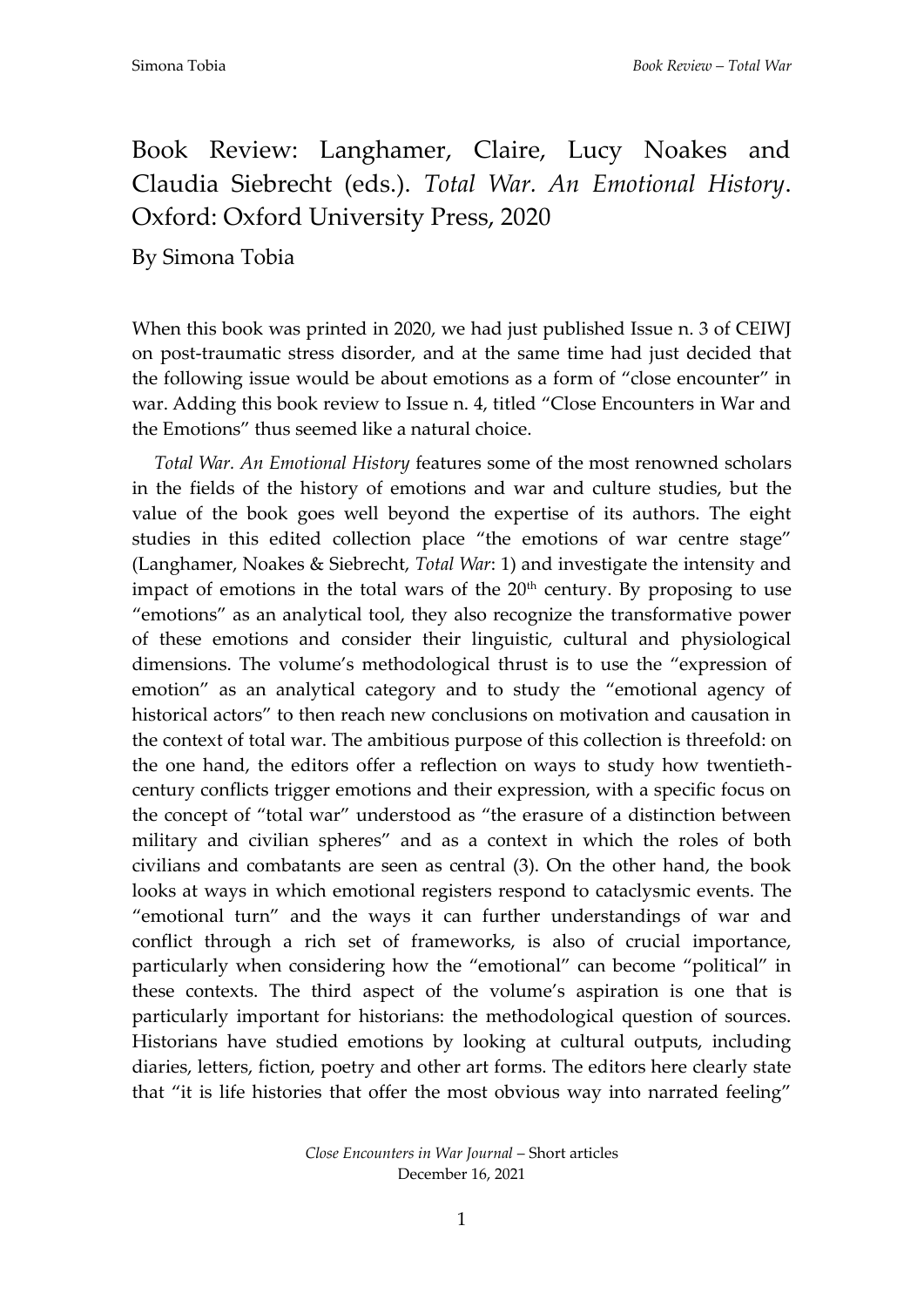(20), as all chapters use a variety of forms of life-history materials, including memoirs and sources from the Mass Observation Project as well as those mentioned above. One notable omission in the problematization of sources is perhaps a reflection on the role of oral history as a form of life story, as methodologically different from other forms of storytelling, for example for the role of intersubjectivity and memory composure, which set this type of sources apart from written ones.

The relationship between emotion and power emerges as central in the contexts of total war, as emotions are shaped by political power, but they can also challenge the same powers. Emotions are also gendered and classed, as the volume powerfully demonstrates.

In the first chapter, historian Ute Frevert looks at emotional codes about honour and shame in the First World War, concluding that they are deeply gendered and never exclusively individual. As Joanna Bourke has observed (Bourke, *The Emotions in War*; Id., *Fear and Anxiety*), emotions are deeply intertwined between culture, language and body, in a process in which linguistic and social interactions constitute those same sensations. Emotions are featured very strongly in wartime communicative lexicons, including – in Frevert's work – notions of honour and shame, which were given new patriotic and political meanings. Male honour and national honour were seen as synonymous. However, both honour and shame had different meanings for women and men, for example, a shamed woman was a woman who had lost her honour.

Susan R. Grayzel authors the second chapter which looks at the emotions elicited by gas masks in France in the First World War. This object represented on the one hand the intention of the state to protect its citizens, and on the other hand it was the concrete manifestation of fear, anxiety and terror elicited by the possibility of the deployment of chemical weapons. In the interwar years, its symbolic power was exploited both in the contexts of planning and resistance. Grayzel concludes that the emotions linked to this specific object could not be easily controlled and that the gas mask shows the "fundamental interconnectedness" (Langhamer, Noakes & Siebrecht, *Total War*: 58) between objects and the emotions in total war.

Social and cultural historian Michael Roper looks at gender relations in the context of the caring provided to disabled soldiers by their daughters born after the conflict, in the same conflict as the two previous chapters. Roper concludes that accounts of care were gendered because they differed between male and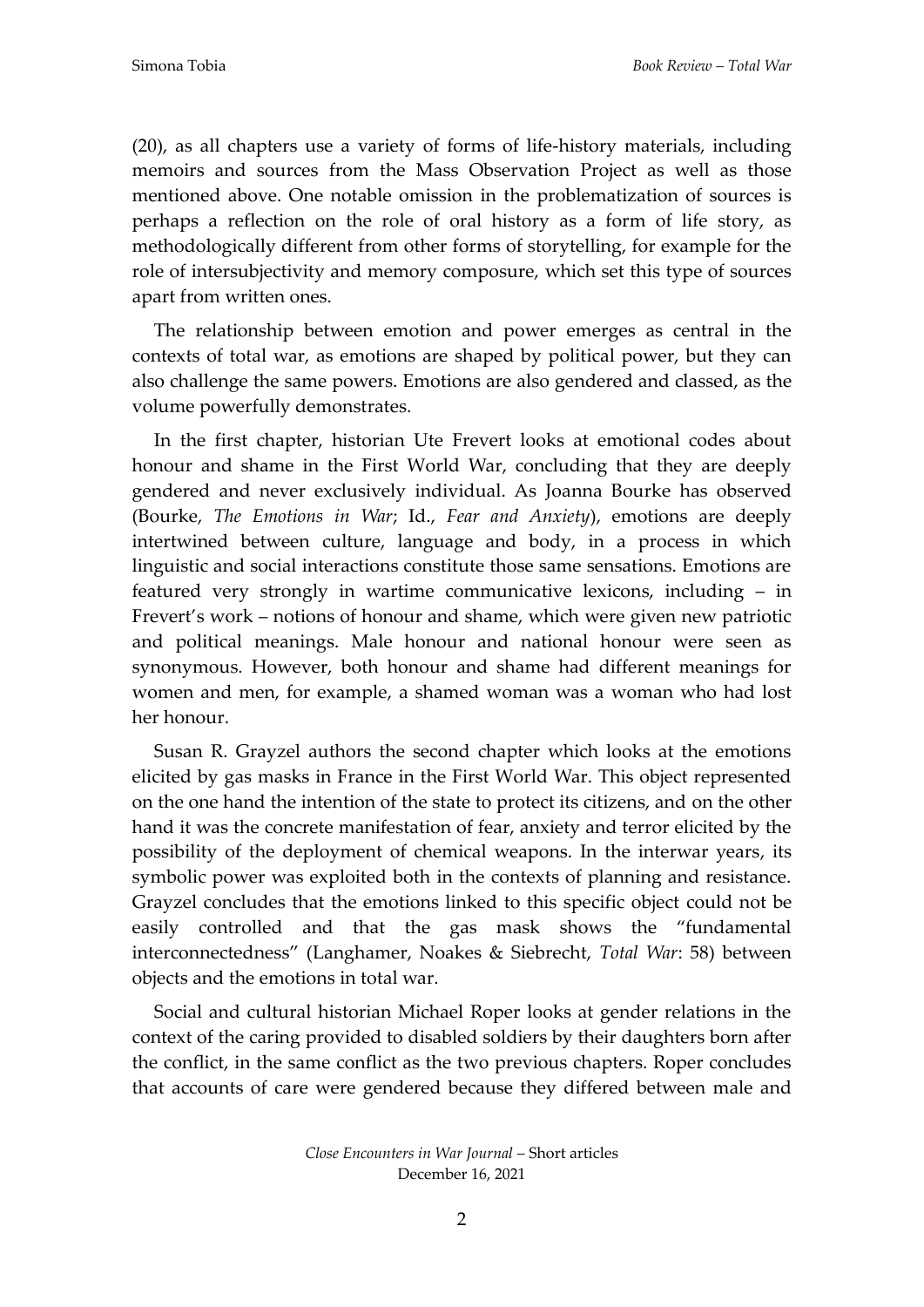female accounts: whereas men of the same generation tended to see care as a form of service to the nation, which carried ideas of pride and gratitude, women – daughters – saw this as a constraint on their aspirations. Care was at the centre of cross-generational relationships which triggered deep emotions: "love was synonymous with obligation" (77). At the same time, however, women were also proud of assuming those responsibilities. For Roper, it was the failure of the state in providing care, coupled with the moral expectations thrust upon these daughters, that informed the pressures to conform to traditional gender roles.

Historian Claudia Siebrecht sees the tearful response of German women to the invasion of Poland in 1939 as a legacy of the emotional responses to the First World War. Siebrecht studies accounts of crying and tearful responses in both oral and written sources. This allows her to conclude that the outbreak of the Second World War represented a crucial watershed in women's biographies, as tears are seen as the manifestation of the emotional response to war, and as a legacy to the emotions linked to the previous conflict.

War historian Martin Francis examines, among other sources, the diary of Britain's Ambassador to Egypt, Sir Miles Lampson to study the juxtaposition of devastating public events such as total war with what he calls "banal domestic anxieties", to conclude that public claims about the British war effort could be challenged by private emotions. This research shows how even those who had the highest responsibilities in the conduct of the war struggled to manage their private emotional responses, including "wounded pride and petty jealousies". Francis insists on the importance of individual subjectivity for a more holistic understanding of the impact of total war.

Historian Lucy Noakes analyses some life writing documents to look at the emotional lives of men in mid-twentieth century Britain, and at the ways in which experiences of combat in the Second World War shape their sense of self. Noakes argues that these sources are "sites where men attempted to fashion a militarized masculinity" which often was communicated in a particularly emotional style. Noakes also explains that through these forms of life writing, these authors construct forms of hybrid masculinity, which is subject to constant renegotiation and expressed in a very emotional style.

Claire Langhamer focuses on the Mass Observation Archive to examine the emotional responses of participants in the project. More specifically, Langhamer looks at citizenship as an emotional practice and at how emotional responses can become forms of political engagement. She argues that ways of expressing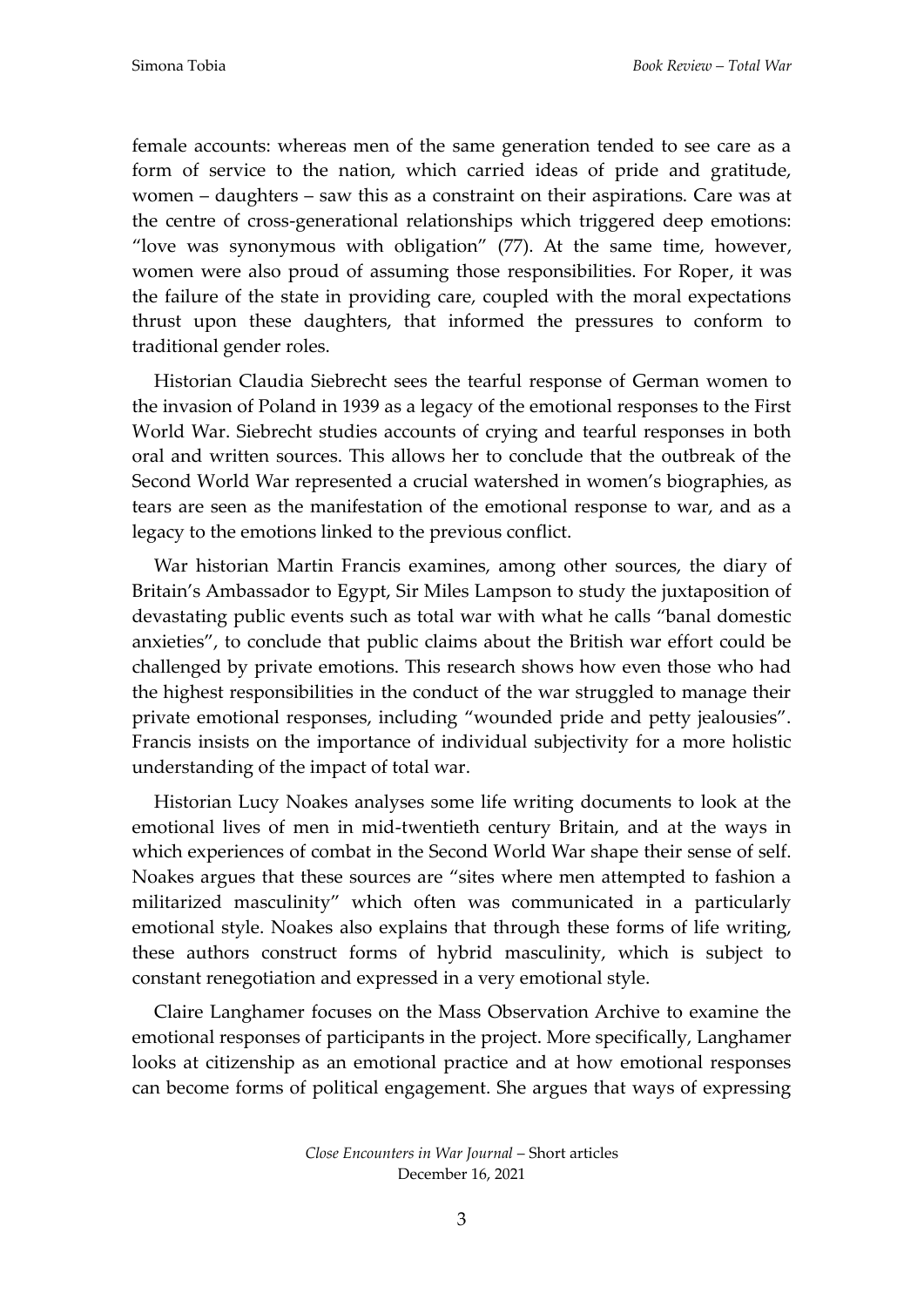emotions did not change significantly because of total war, however, the value attached to lived experience did. Another argument that emerges from this analysis is that a new form of citizenship – emotional citizenship – emerged from the war years.

The last chapter is also the only one that looks at a conflict other than the two world wars: the Greek Civil War. Here, historian Joy Damousi looks at family materials, including letters, photographs, interviews and even rumours, to create a historical archive of a specific experience: her uncle's death in the Greek Civil War. This event shows that war can have a longer emotional legacy, and grief can affect families long after wartime events, thus arguing how family histories can provide useful sources to study the complex interactions between emotions and war.

The value of this edited collection is therefore manifold. By focusing specifically on the history of emotions in total war, the volume goes beyond the emotions most widely associated with war, such as grief and fear, which nonetheless are not overlooked. More importantly, the book offers a valuable outlook of the methodological implications of the study of emotions in war and conflict. Personal sources such as letters, diaries, interviews, memoirs, and family history can allow the historian to focus on the subjective, and this repositions the role of the personal, the emotional, the subjective in the field of history, to allow for a more overarching understanding of events and "the movement between the emotional intimacy of the small scale and the emotional abstraction of the large scale."

War and culture studies and the history of war and conflict can certainly benefit from this interest in intimate experiences, emotions and feelings, and existing sources can be studied through the lens of the history of emotions. As Alistair Thomson has shown (Thomson, *Anzac Memories*; Id., *Indexing and Interpreting Emotion*), oral history is one field that has embraced intimacy, subjectivity and emotions for a few decades and it is certainly one that can contribute to the study of emotions in many ways.

## **References**

Bourke, Joanna. *The Emotions in War: Fear and the British and American Military, 1914-45*. «Historical Research», 74, 185 (2001): 314-330.

――――. *Fear. A Cultural History*. London: Virago, 2005.

*Close Encounters in War Journal* – Short articles December 16, 2021